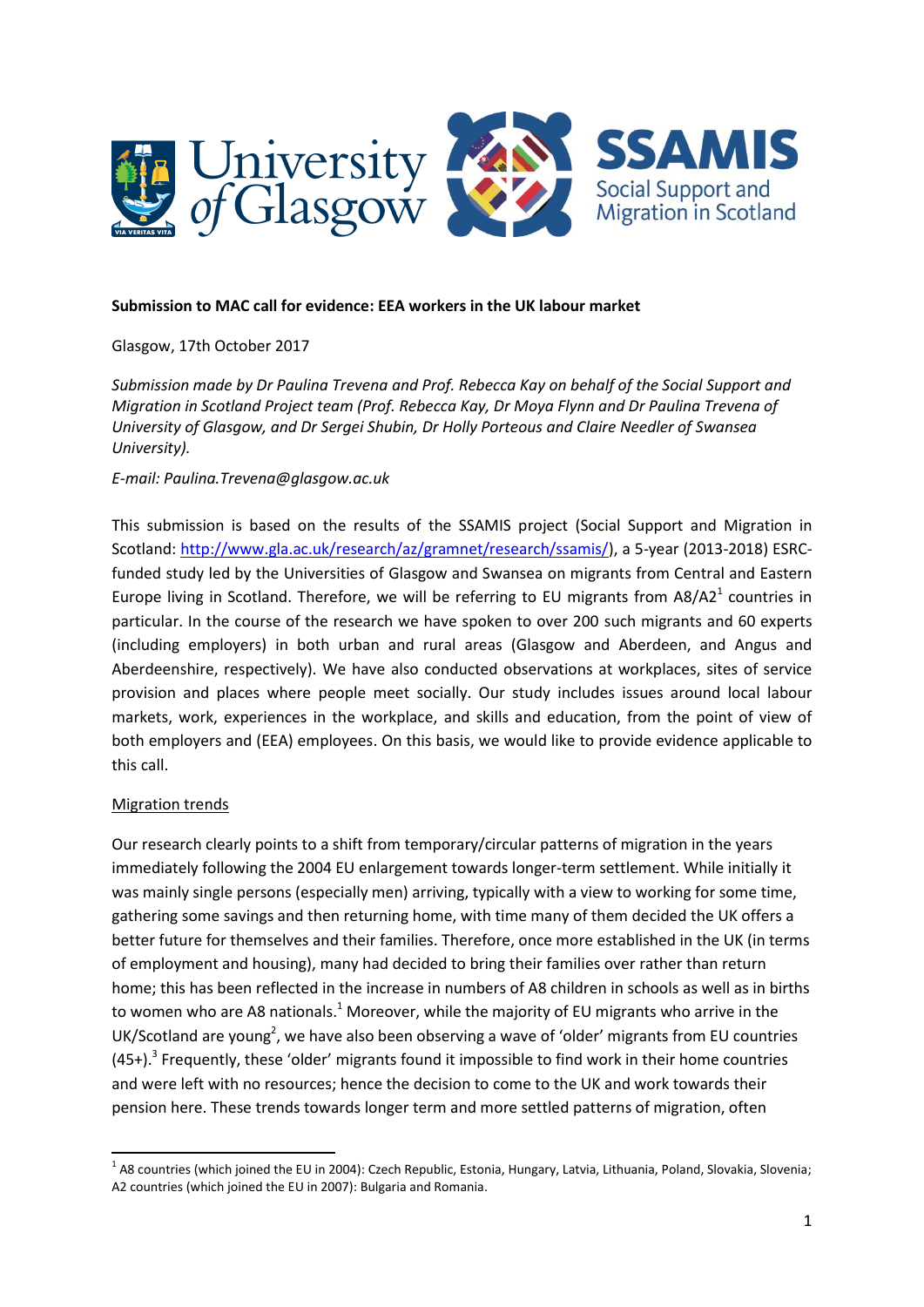involving families, are a positive development in the Scottish context and particularly in rural areas for demographic as well as economic reasons (see below).

Looking at the Scottish rural context in particular, we have observed that temporary/circular patterns of work have often developed into all-year round work over time, a development welcomed by both migrants and employers. In many cases, seasonal employment on farms and coming to work on the same farm every year eventually developed into permanent stay with migrants settling in rural areas of Scotland. They would either remain employed in agriculture by moving from one seasonal job to another, or their employer would 'patch up' their employment through a combination of different work roles extending it from seasonal to all-year-round. This pattern has been a highly positive development in rural areas of Scotland where employers have gained a reliable workforce on a permanent basis and migrants have been able to secure more stable employment conditions and settle.

While in the years immediately following the 2004 EU enlargement recruitment agencies played a major role in facilitating migration from A8 countries to Scotland and the rest of the UK, networks of family and friends have been of growing importance in this process over recent years. In terms of settlement, having stable employment and housing are important factors but it is children who are key to settlement decisions, especially as children who are growing up in the UK typically develop a strong sense of belonging here, and the stark differences between the education systems of the UK and the home countries acts as an additional barrier to return.<sup>4</sup>

Although migration remains an open-ended process and longer-term plans are often in flux, the likelihood of return to country of origin recedes over time.

# Employment

The vast majority of the people we spoke with in the course of the research were employed, and occupied positions in a wide range of sectors. Nevertheless, the majority were located in less skilled occupations, with a minority in white-collar and/or highly skilled professions. Key sectors included: farm work; factory work; hospitality and catering; the care industry; construction; food processing; beauty and hairdressing; interpreting/ translation; IT; office work; oil industry; retail; third sector. Type of employment was also influenced by location and the characteristics of local labour markets, i.e. most migrants in the rural areas researched (Angus, Aberdeenshire) were employed on farms and in food processing factories, while in the cities (Glasgow, Aberdeen) many migrants were also employed in food processing but a wider range of other employment opportunities was available, e.g. in catering, hospitality and cleaning.

Our research shows that A8/A2 migrants across Scotland predominantly work in low-skilled, lowpaid jobs, filling gaps in the labour market and taking on work native workers commonly shy away from. This point has been reiterated to us by employers, especially those in agriculture. As one rural employer put it:

*"Seven-eight years ago, I was going through the job centre, I put an advert in the job centre. We got over 80 applicants for the job of packing flowers, interviewed, must've been about 50 of them. And then, after the 50 I interviewed, I staffed 30 on the Monday, and by the Friday, I was down to less than 10. On various excuses of, can't work, not working, you know, I need a day off. So that's usually*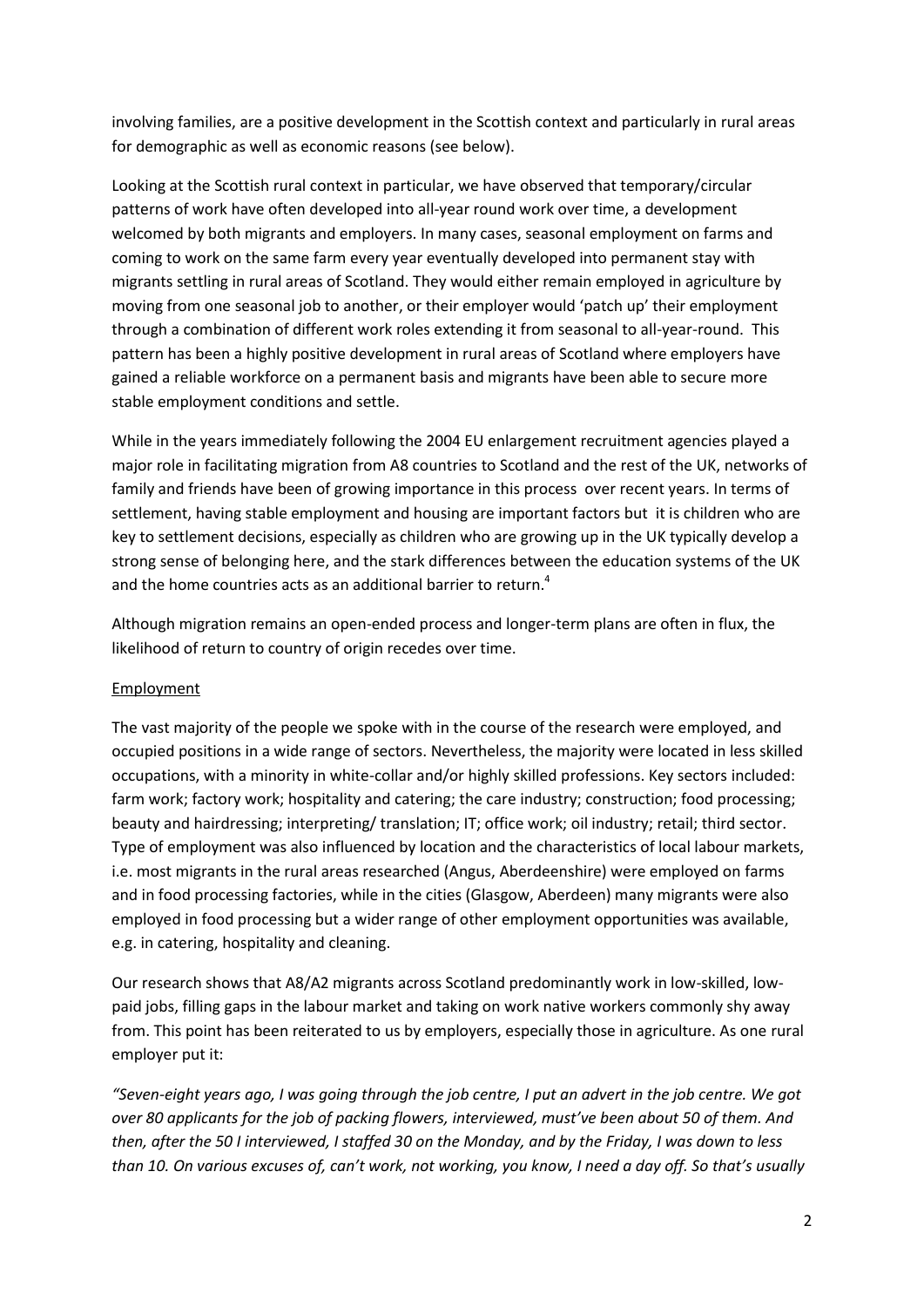*local labour. And that's why we are where we are now. That's when I started moving towards the more reliable migrant labour. But the door is still open for people. It doesn't matter whether you're Scottish, English, Irish or Polish or whatever. It doesn't matter, I need reliable people. That's the downside of where we are just now, the local people are not as reliable as, or have the same work ethic as Europeans have."*

Local employers generally see EU migrants as reliable, hard-working, and willing to accept the kind of working conditions offered including: working long and/or unsociable hours (e.g. afternoon or night shifts), lack of employment security (seasonal employment, zero hour contracts, agency work), minimum wage payment, difficult working conditions (e.g. work in cold, in dust etc). Moreover, EU migrants are highly resourceful in finding ways to access work, e.g. in the case of remote work places with no public transport connections they would team up with co-workers who had their own cars and make arrangements to be able to get to work this way. Moreover, as earlier mentioned, EU migrants, especially those living in rural areas of Scotland, have demonstrated that they are an overall resourceful workforce, able to accommodate the year-round need for seasonal employment in different sectors. Many migrants have been able to develop a strategy of moving on from one seasonal job to another with various employers, in result securing almost continual employment throughout the year. Nevertheless, it should be noted that while this is highly beneficial to employers who can depend on their 'regulars', it is less beneficial for this flexible workforce in terms of employment security (e.g. when crops start growing later than in previous years and hence beginning work is delayed such workers are left with no resources with the length of registrations for out-of-work benefits working against them. Further changes to social entitlements of EEA nationals, for example curtailing access to social housing, could make this form of year-round employment impossible).

As mentioned earlier, EU migrants (and migrants from A8/A2 countries in particular) are typically clustered in low-skilled, low-paid sectors. This often results in situations where they are working almost exclusively among other migrants, either compatriots or people from other A8/A2 countries. EU migrants are often overqualified for the jobs they carry out; for example, many of the migrants in our study were working in low-skilled jobs in agriculture or food processing despite having degree level education. Hence, in this respect they differ greatly from native workers. For EU migrants, work segregation results in lack of opportunities for acquiring/improving knowledge of English in the workplace and for expanding social networks, in effect supporting deskilling and acting as an additional barrier to occupational mobility. Other barriers include lack of understanding of how the UK labour market works, difficulties in accessing education and training, difficulties in getting non-UK qualifications recognised, lack of resources, high childcare costs. Nevertheless, there were indications of some progression amongst our study participants; for example, in local councils or educational institutions where migrants filled a niche dealing with migrant specific issues but then moved either sideways or upwards into another role; also within farm/factory work where on occasions people could move from manual jobs to office jobs; or move into a more supervisory role within the workplace, e.g. from being a cleaner to becoming a supervisor of a team of cleaners. A number of migrants have also established their own businesses, thus creating jobs as well as providing services locally.

From our research it follows that a reduction in the availability of an EEA workforce would negatively affect a number of businesses and sectors, especially in agriculture and food processing. Currently,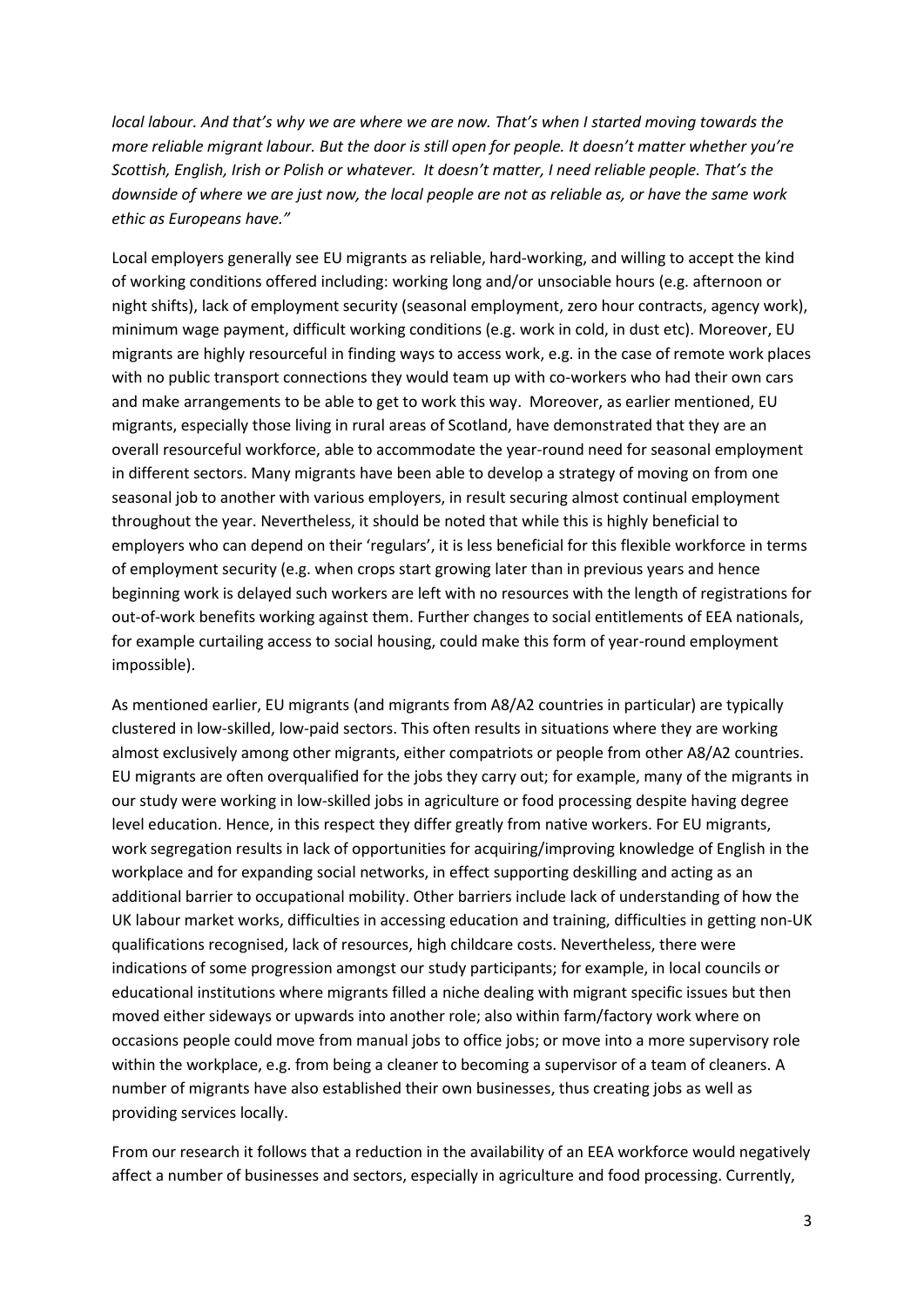employers in these sectors are significantly reliant on migrant labour and losing this reliable and flexible workforce would pose a huge challenge to them considering the repeatedly voiced problem of being unable to source native workers. The type and conditions of employment offered in these and many other low-skilled sectors are not attractive to native workers who (typically having more resources and more support from personal networks and institutions) are under less pressure to accept 'any job' than migrant labour. Therefore, the advantages of employing workers from the A8/A2 countries is that they are reliable, flexible, have a strong work ethic, and are willing to work for the minimum wage, to accept insecure employment conditions, and to accept jobs which are considerably below their qualifications level. Considering this and the demand for labour in lowskilled sectors, it is imperative that the current shortage occupation list is expanded to cover lower skill levels.

## Social impacts of EEA migration

It needs to be underlined here that the demographic and economic situation of Scotland differs from that of the rest of the UK: Scotland needs immigrants in order to address issues of a rapidly aging population and shrinking workforce, especially in rural areas.

Scotland has benefited hugely from EEA immigration: thanks to the flexible framework for mobility, work and study, EEA citizens have come to live and work in virtually all areas of Scotland since the mid-2000s, clearly contributing to Scotland's economy as well as population growth. As mentioned earlier, EEA migrants have filled many vacancies across Scotland in key sectors such as agriculture and food processing, hospitality and tourism, care industry etc. Significantly, they have also redressed population decline with migration from overseas contributing most to population growth in Scotland since 2004 (SPICe Briefing 15/71: 27). Of those living in Scotland who were born outside the UK, 48% were EU citizens which is a higher proportion than in the UK as a whole (37%). Furthermore, 49% of EU migrants in Scotland live outside the 7 largest cities (SPICe Briefing 15/71: 26), hence settling in more rural areas which are most in need of population growth.

Leaving figures aside, the positive impacts of EU migration for Scotland are clearly visible in our research. A8/A2 nationals have filled gaps in local labour markets, they have contributed to the social improvement of areas of high social deprivation through moving into low demand housing (especially in cities), where they are valued by housing associations and other providers as good and reliable tenants (c.f. McGhee et al. 2013). Moreover, they have established new businesses and contributed to local communities in a variety of positive ways. Migrants have added to the vibrancy and vitality of areas where there has previously been relatively little experience of or exposure to other cultures through establishing ethnic shops locally, contributing to local festivities and international cultural events (e.g Peterhead Scotland Week, Fraserburgh International festival etc.). Moreover, in many areas (especially those of high social deprivation) local schools have noted the benefits of having pupils of a migrant background within the school community, such as the expanded horizons this offers to locally born pupils and teachers (opportunities for learning about different cultures informally as well as through organised events) or the high work ethic migrant children often bring, setting an example for other pupils<sup>5</sup>.

All in all, the impacts of EEA migration on Scotland have been very positive and this region faces particular challenges (economic, demographic and cultural) in the event of a withdrawal from EU free movement provisions.